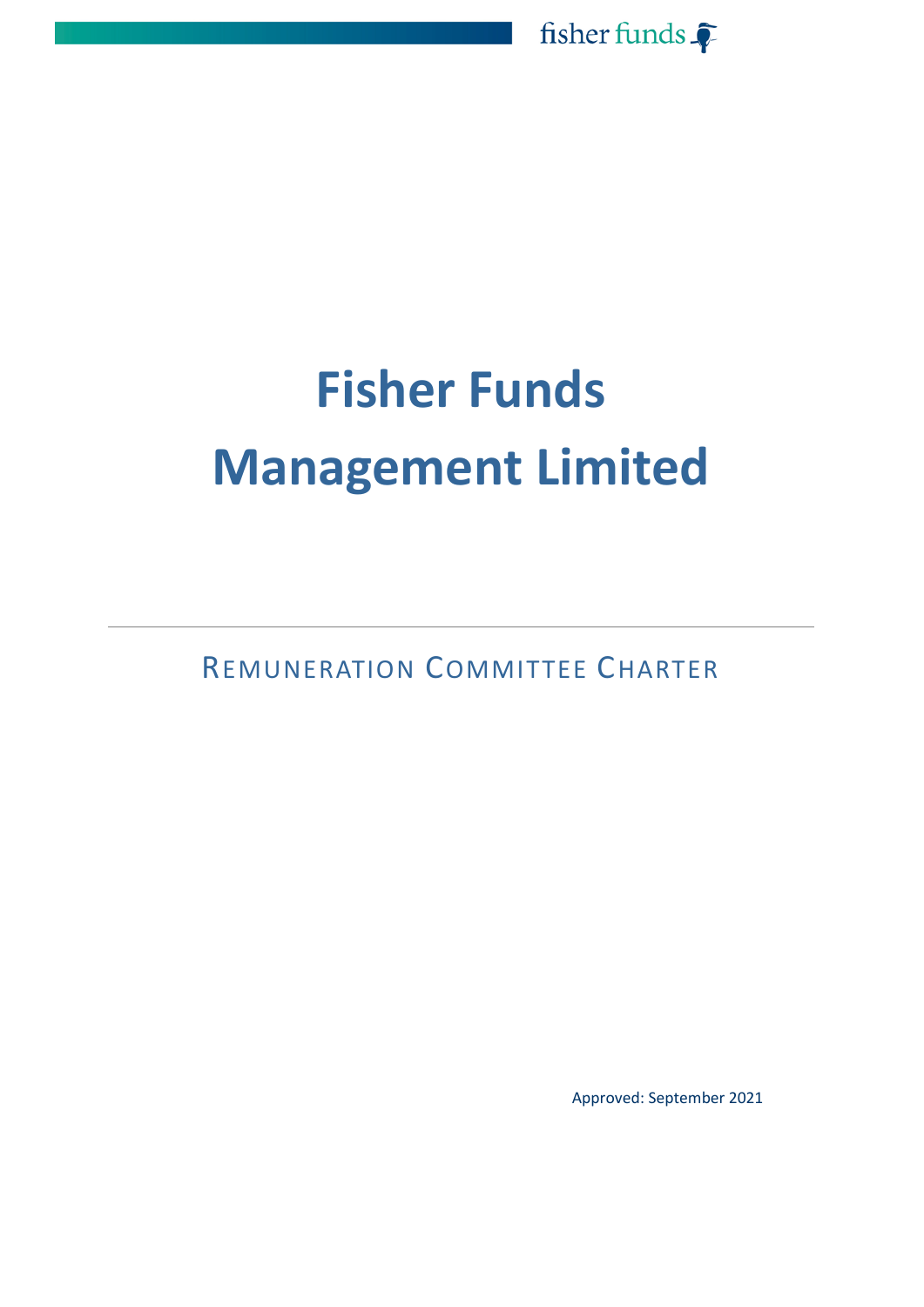# **1. CONSTITUTION**

The Remuneration Committee shall be a committee of the Board established by the Board.

# **2. PURPOSE AND OBJECTIVES**

The Committee has been established to assist the Board in discharging its duties, particularly those regarding remuneration and executive management and performance, as set out in this charter. The objective of the Committee is to:

- establish a remuneration policy and framework for the company;
- set and review the level of non-executive directors' remuneration;
- set and review the level of the Chief Executive Officer's remuneration;
- consider and review recommendations from the CEO for other Executive remuneration
- review overall talent management and succession for key roles; and
- review the key human resource policies and people strategies of the company.

# **3. MEMBERSHIP**

Members of the Committee shall comprise members of the Board appointed by the Board, subject to the requirements of the Shareholders Agreement.

The number of members of the Committee shall be not less than three.

The Chairman of the Committee will be nominated by the controlling shareholder and approved by the Board.

All Directors will be invited to attend Committee meetings, however only Committee members will be entitled to vote.

# **4. SECRETARIAL AND MEETINGS**

The secretary of the Committee shall be appointed by the Board.

A quorum of members of the Committee shall be three.

Reasonable notice of meetings and the business to be conducted shall be given to the members of the Committee.

Meetings shall be held at least twice per year and at other times it deems necessary. The proceedings of all meetings shall be minuted.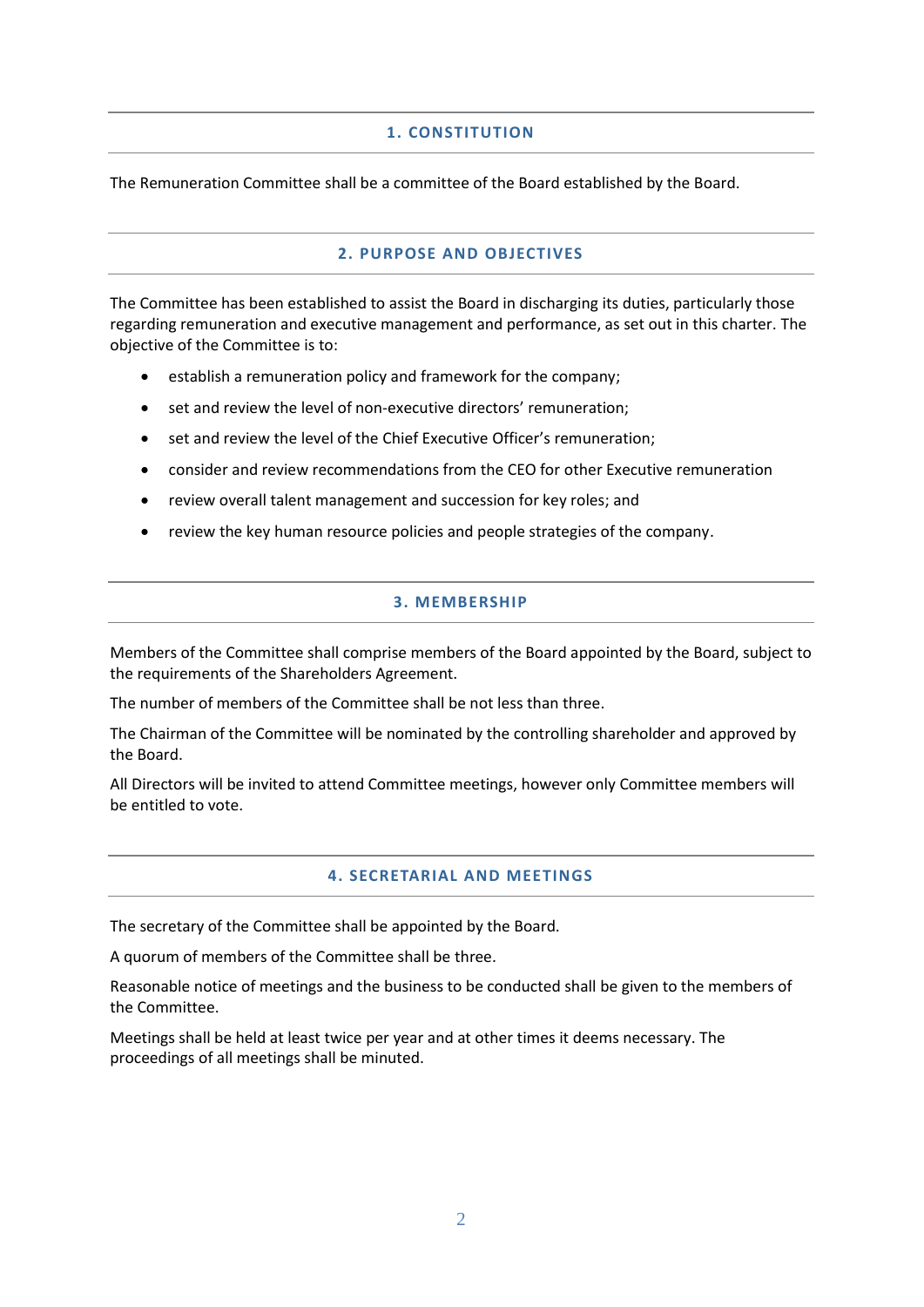## **5. RESPONSIBILITIES**

The responsibilities of the Committee are to review and where appropriate make recommendations to the Board in respect of:

#### **Remuneration matters**

- a) the remuneration of non-executive directors;
- b) policies relating to overall companywide remuneration, and the remuneration and incentive framework including any short and/or long term incentives of the company;
- c) the remuneration of the Chief Executive Officer;
- d) the recruitment, appointment, retention, performance measurement and termination of the Chief Executive Officer;
- e) the establishment of Chief Executive key performance measures for each relevant period;
- f) recommendations from the Chief Executive on leadership team Executive remuneration;
- g) recommendations from the Chief Executive on frontline sales and advice employees.

#### **Talent Management and Succession Planning**

- a) succession plans for the Chief Executive Officer.
- b) key talent identification and succession plans for other key Executive positions.

#### **Diversity and Inclusion**

- a) the overall diversity policies of the company.
- b) diversity plans, measurable objectives and progress over time.

#### **People Strategies' and Policies**

- a) the core human resource policies of the company including; ethics, conflicts, trading, leave and health and safety.
- b) the Conduct Principles.

### **6. AUTHORITY**

The Committee is authorised by the Board to obtain, at the reasonable expense of the company, outside legal or other independent professional advice and to arrange for the attendance at meetings, at the expense of the company, of outside parties with relevant experience and expertise if it considers this necessary.